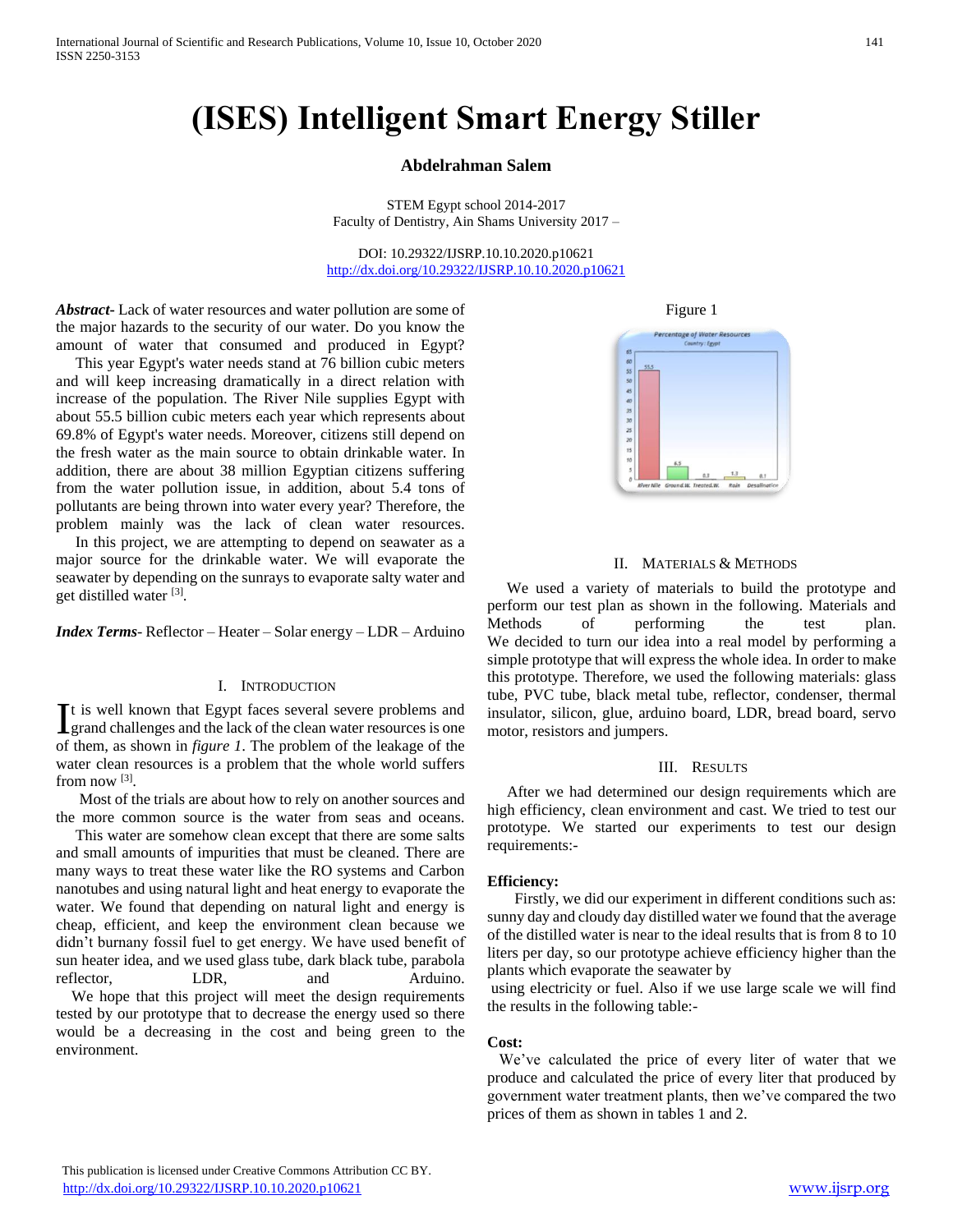International Journal of Scientific and Research Publications, Volume 10, Issue 10, October 2020 142 ISSN 2250-3153

 Our liter casted the price of the energy that used to treatment only (2.5 watt per hour, 10 watt per 4 hours, 30 watt per day, .9 kilo watt monthly) and produced approximately 37.5 liter per 4 hours (0.004 L.E for liter) is lower than the government liter cost (0.05 L.E for liter), we've succeeded to achieve this design requirement. In addition, the following table represent the results of this test plan. Note:- Whole of these data collected by considering that our scale is 2 meter square.

# Table I:

| Day condition | Project's scale (meter square) | Production (Liter) |  |
|---------------|--------------------------------|--------------------|--|
| Sunny day     | $\mathfrak{2}$                 | 18.75L             |  |
|               |                                |                    |  |
| Sunny day     | 5                              | 46.8L              |  |
| Sunny day     | 10                             | 93.75L             |  |
| Cloudy day    | 2                              | 13.125 L           |  |
|               |                                |                    |  |
| Cloudy day    | 5                              | 32.8L              |  |
| Cloudy day    | 10                             | 65.6L              |  |
|               |                                |                    |  |
|               |                                |                    |  |
|               |                                |                    |  |

Table II:

| Amount of energy that we<br>used | Amount of water that we<br>produced | Price of our water | Price of government<br>water |
|----------------------------------|-------------------------------------|--------------------|------------------------------|
| $2.5$ watt                       | 18.75 L                             | $.004$ L.E         | .95 L.E                      |
| 7.5 watt                         | 56.25 L                             | $.012$ L.E         | 2.85 L.E                     |
| 25 watt                          | 187.5L                              | .04 L.E            | 9.5 L.E                      |
| 50 watt                          | 562.5 L                             | .08 L.E            | 19 L.E                       |

## **Eco-friendly:**

 Finally, after we had done our experiments we did not observe any exhausted like carbon dioxide or fumes Emit from the prototype. In addition, it did not affect the environment badly and keep the human health, as shown in the following real figures 2 and 3.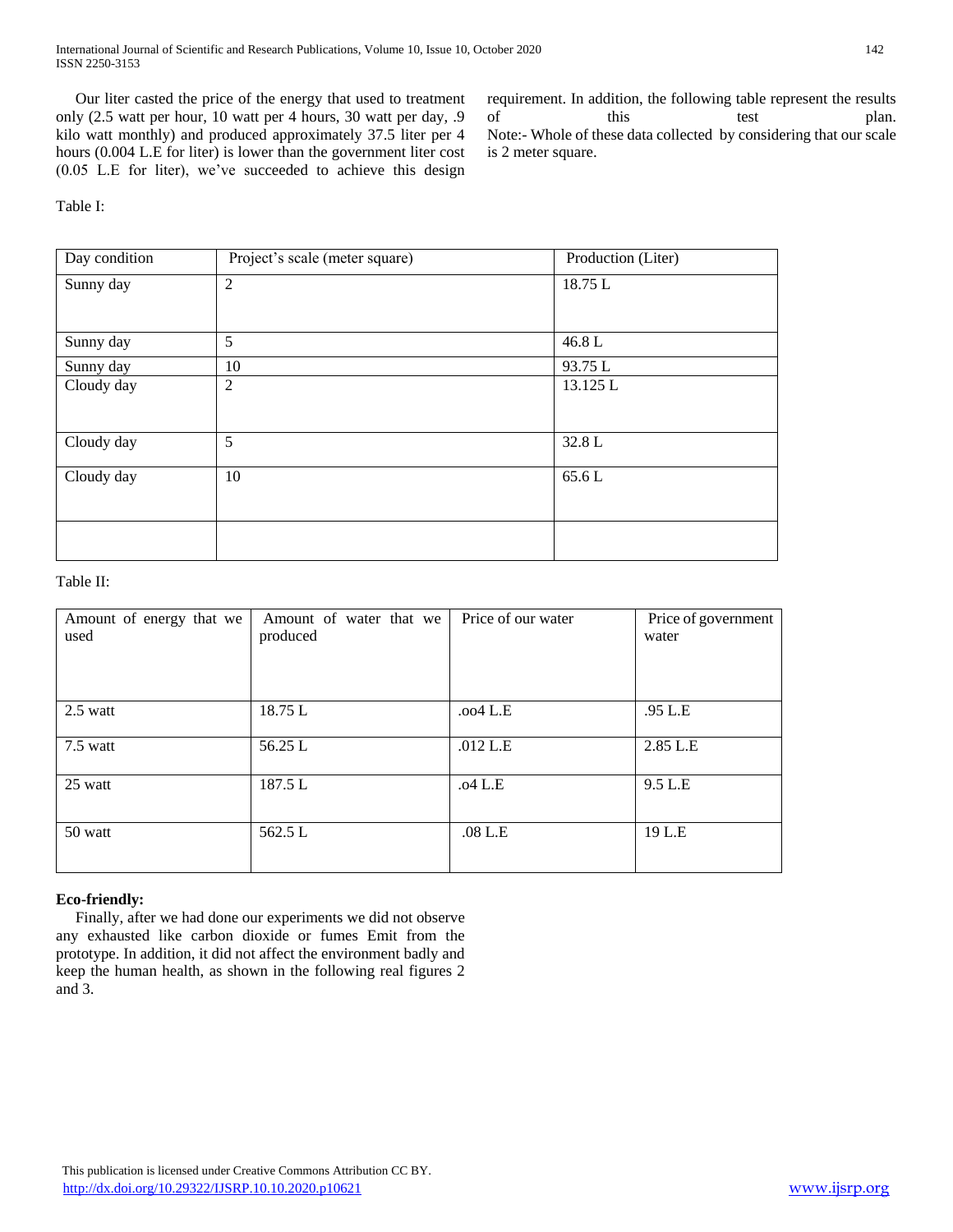

## IV. DISCUSSION

 The right to sustainable water is the right of everyone to enjoy safe and clean water. However, Egypt suffers from many water problems that may prevent its development such as: Water Pollution, Lack of Water Supplies, and Spread of Diseases. As shown in the following figures. There are about 9 million cubic meters of fresh water that are wasted annually in Egypt by different human activities like washing, showering or in toilets.

 The right to sustainable water is the right of everyone to enjoy safe and clean water. However, Egypt suffers from many water problems that may prevent its development such as: Water Pollution, Lack of Water Supplies, and Spread of Diseases. As shown in the following figures. There are about 9 million cubic meters of fresh water that are wasted annually in Egypt by different human activities like washing, showering or in toilets.

 The reflector is put behind the prototype to reflect the rays of the sun to make the prototype face the sun from every directions. The dark tube absorb the rays of sun and help to increase the temperature, and the small gab between the glass tube and the drack tube help to increase the speed of evaporation because of decreasing the amount of seawater, so the water will evaporate <sup>[1]</sup>. After water evaporating, the water vapor rises and get into the condenser, and it condenses in the condenser then, the water turns into distilled water without any salts.

 There's an electronics part to control the moving of the prototype by using Arduino, LDR, motor and arm to make the prototype move with the sun (as shown in the previous figure).

 Solar radiations spans a wide spectrum beyond the visible range of light. It is estimated that 44% of the light emitted by the Sun is visible with 7% in the ultraviolet range and 49% in the infrared range. When visible light impacts with the surface of the Earth or its atmosphere, it loses much of its energy in the process and most of this is later emitted back into space as longer wavelength infrared radiation.

 Capturing this energy using a Nano antenna array could serve two important purposes. The energy could be used to power numerous electronic devices, and it could also be drawn away from equipment like computer

 There are factors effect on the result of the project like (Temperature, Amount of water, Gab between the glassy tube and the dark tube, and ratio of salt in water). The prototype also showed the ability to work properly and end

the processes without losses in any stage. Its electrodes decays

 This publication is licensed under Creative Commons Attribution CC BY. <http://dx.doi.org/10.29322/IJSRP.10.10.2020.p10621> [www.ijsrp.org](http://ijsrp.org/)



after a while as result of the chemical reaction. That could be concluded from the hypotheses that we used to construct the prototype. The results are verified and administrated by "Dr. Mohammed Abdel Aziz" and written in a way that can be repeated. Moreover, the percentage of error and tools used in the test are previously mentioned.

### V. CONCLUSION:

 The solution was chosen but our research will never end. We really aim to design a practical solution for Egypt's water challenge. So we put in our plans some topics of research to improve our solution.

 We are going to do research about use the micro controllers to make the prototype depends on it only in its move, and make the prototype work at night by using solar cells and store its energy in a battery then use this energy at night by using it to work electric heater to evaporate water at night.

 In addition, we recommend putting in mind the possibility of finding out more efficient materials that offer very high permeability of water [2].

 In addition, we are going to increase the efficiency of our project by decreasing the gap between the glassy tube and the dark tube by using the equation:

 $Q=$ m<sup>o</sup>. Cp.  $\Delta T$ 

Q is the het net, m<sup>o</sup> is the flow rate, Cp is constant, and  $\Delta T$  is Tout  $-$  Tin  $^{[4]}$ ..

Solar energy is a near perfect source of energy, one where no pollution is related to it. It causes no poisonous gasses or destruction of rain forests, thus we can depend on it in order to purify the sea water to become drinkable water. Hence the countries will be able to use our idea in different places such as:-

1) Tourist village:- for supporting their resident with drinkable water and do not rely on the fresh water which come from long distance.

2) The Coastal area that have not any sources of the drinkable also can use our idea in order to get renewable source of the drinkable water [5].